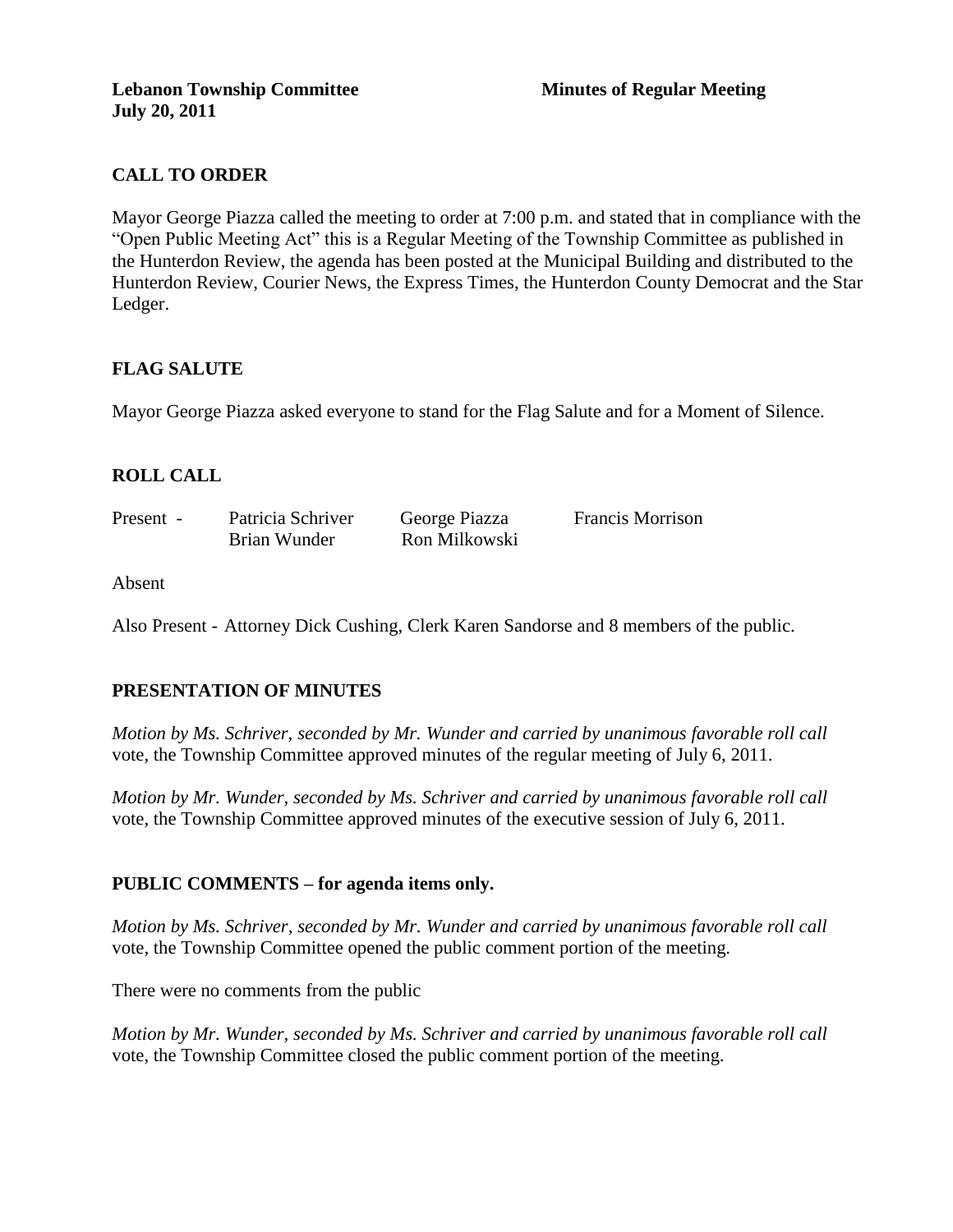LTCM 07/20/2011 Page 2 of 9

#### **RESOLUTIONS**

### **Resolution No. 56-2011 – Authorize the Lease-Purchase of a 2011 Chevy Tahoe (Amending Resolution No. 54-2011)**

*Motion by Ms. Schriver, seconded by Mr. Wunder and carried by unanimous favorable roll call*  vote, the Township Committee approved Resolution No. 56-2011 as written below.

## TOWNSHIP OF LEBANON COUNTY OF HUNTERDON STATE OF NEW JERSEY RESOLUTION NO. 56-2011 AMENDING RESOLUTION NO. 54-2011 LEASE/PURCHASE OF A POLICE VEHICLE

WHEREAS, the Township of Lebanon wishes to lease/purchase a Police Vehicle from an authorized vender under State Contract;

WHEREAS, the purchase of goods and services by local contracting units is authorized by the Local Public Contracts Law, N.J.S.A. 40A:11-12; and

WHEREAS, Mall Chevrolet Inc. has been awarded the State Contract No. 78763, expiring on March 22, 2012; and

WHEREAS, the actual cost for the Police Vehicle is expected not to exceed \$38,497.00; and

WHEREAS, the Chief Financial Officer has certified the availability of \$12,832.36 under the 2011 Police Department Current Budget and the balance pending funding in subsequent budgets.

NOW, THEREFORE, BE IT RESOLVED by the Mayor and Township Committee of the Township of Lebanon, that Mall Chevrolet Inc. be awarded a contract for the lease/purchase of a Police Vehicle.

## **Resolution No. 57-2011 – Chapter 159 – Recycling Tonnage GrantS**

*Motion by Ms. Schriver, seconded by Mr. Wunder and carried by unanimous favorable roll call*  vote, the Township Committee approved Resolution No. 57-2011 as written below.

> TOWNSHIP OF LEBANON COUNTY OF HUNTERDON STATE OF NEW JERSEY RESOLUTION NO. 57 -2011 CHAPTER 159

WHEREAS, N.J.S.A 40A4-87 provides that the Director of the Division of Local Government Services may approve the insertion of any special item of revenue in the budget of any county or municipality when such item shall have been made available by law and the amount thereof was not determined at the time of the adoption of the budget, and

WHEREAS, said Director may also approve the insertion of an item of appropriation for an equal amount, and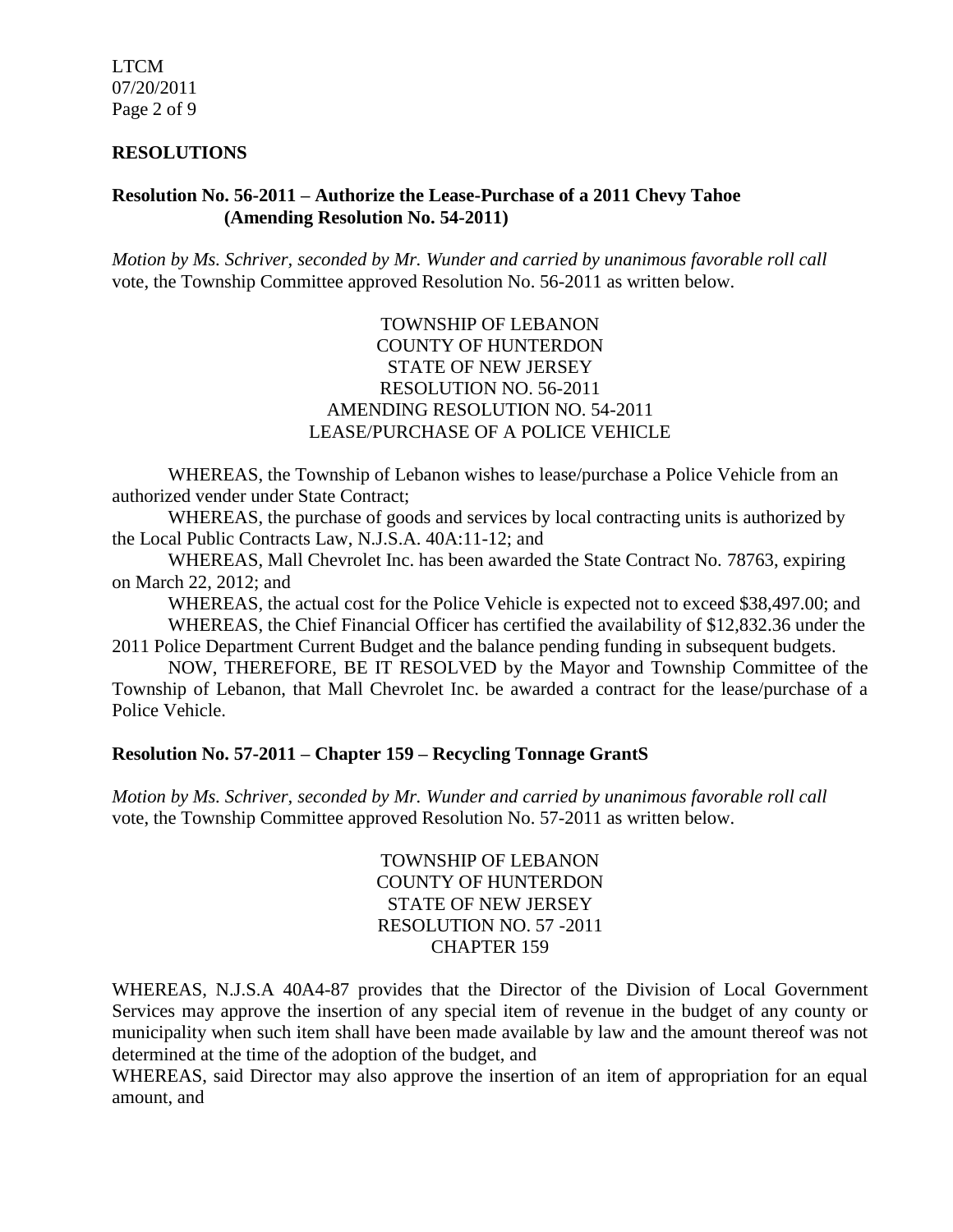LTCM 07/20/2011 Page 3 of 9

SECTION 1,

NOW, THEREFORE BE IT RESOLVED that the Township of Lebanon, Hunterdon County, hereby requests the Director of the Division of Local Government Services to approve the increase of \$ 2,530.62 for an item of revenue in the budget of the year 2011 as follows:

Miscellaneous Revenues –

Revenue Offset with Appropriations – Recycling Tonnage Grant Total with increase to be \$ 2,530.62

## SECTION 2,

BE IT FURTHER RESOLVED that a like sum o \$ 2,530.62 be and the same is hereby appropriated under the caption of:

General Appropriations - Public & Private Programs Offset by Revenues – Recycling Tonnage Grant State/Federal Share \$ 2,530.62 Non State Share \$ Total with increase to be \$ 2,530.62

FURTHER RESOLVED that two certified copies of this resolution with a copy of the appropriate documentation be forwarded to the Division of Local Government Services.

# **Resolution No. 58-2011 – Amending the Capital Budget**

*Motion by Ms. Schriver, seconded by Mr. Wunder and carried by unanimous favorable roll call*  vote, the Township Committee approved Resolution No. 58-2011 as written below.

> TOWNSHIP OF LEBANON COUNTY OF HUNTERDON STATE OF NEW JERSEY A RESOLUTION NO. 58-2011

WHEREAS, the Township of Lebanon desires to constitute the 2011 Capital Budget of said municipality by inserting therein Various Capital Projects:

*DPW Vehicle and Apparatus, Road Resurfacing of Various Township Roads, Supplemental Funding of DPW Garage, Amendment of Ordinance #2007-10 for Inclusion of Fire Department ATV and Ambulance Equipment.*

NOW, THEREFORE, BE IT RESOLVED by the Township Committee of the Township of Lebanon as follows:

Section 1. The 2011 Capital Budget of the Township of Lebanon is hereby constituted by the adoption of a schedule to read as follows:

> PROJECT NO. 2 CAPITAL BUDGET OF THE TOWNSHIP OF LEBANON, COUNTY OF HUNTERDON, NEW JERSEY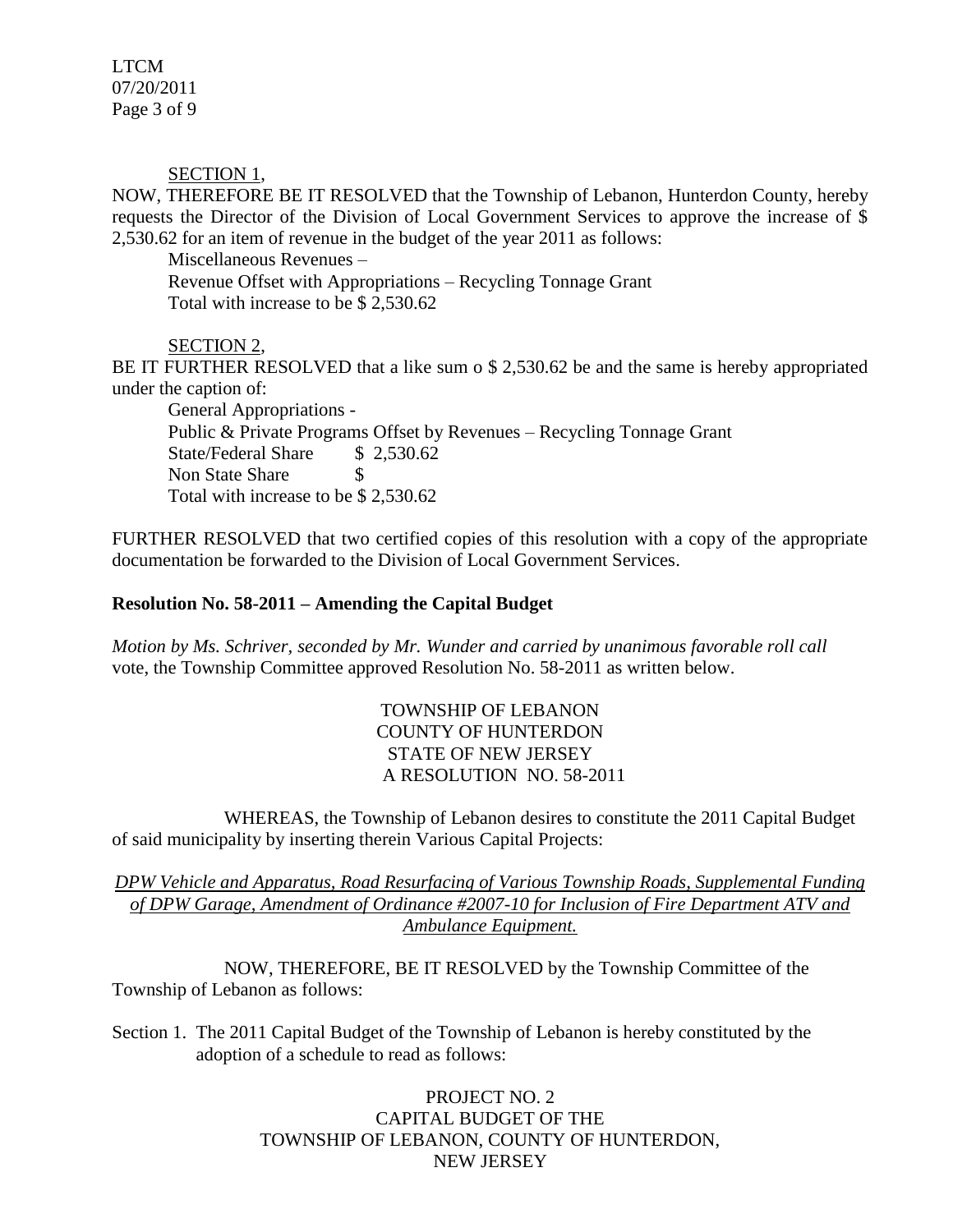#### Projects Scheduled for 2011 Method of Financing

|                 |                  |         | CAPITAL                    |                |                |
|-----------------|------------------|---------|----------------------------|----------------|----------------|
|                 | <b>ESTIMATED</b> |         | BUDGET IMPROVEMENT CAPITAL |                | <b>GENERAL</b> |
| PROJECT         | <b>COST</b>      | APPROP. | <b>FUND</b>                | <b>SURPLUS</b> | <b>BONDS</b>   |
| As Stated Above | \$485,000.00     |         | \$24,175.00                | <b>NONE</b>    | \$460,825.00   |

Section 2. The Clerk is authorized and directed to file a certified copy of this resolution with the Division of Local Government Services, Department of Community Affairs, State of New Jersey, within three days after the adoption of this project to be included in the 2011 Permanent Capital Budget as adopted.

#### **ORDINANCE**

#### **Introduction**

#### **Ordinance No. 2011-07 - Bond**

*Motion by Mr. Wunder, seconded by Ms. Schriver, and carried by favorable roll call vote, the* Township Committee approved Ordinance No. 2011-07 on first reading. AYES: Morrison, Schriver, Piazza, Wunder ABSTAIN: Milkowski (As entitled below).

#### TOWNSHIP OF LEBANON COUNTY OF HUNTERDON STATE OF NEW JERSEY ORDINANCE 2011-07

BOND ORDINANCE TO AUTHORIZE THE MAKING OF VARIOUS PUBLIC IMPROVEMENTS AND THE ACOUISITION OF A NEW AUTOMOTIVE VEHICLE, IMPROVEMENTS AND THE ACQUISITION OF A NEW INCLUDING ORIGINAL APPARATUS AND EQUIPMENT, IN, BY AND FOR THE TOWNSHIP OF LEBANON, IN THE COUNTY OF HUNTERDON, STATE OF NEW JERSEY, TO APPROPRIATE THE SUM OF \$450,000 TO PAY THE COST THEREOF, TO MAKE A DOWN PAYMENT, TO AUTHORIZE THE ISSUANCE OF BONDS TO FINANCE SUCH APPROPRIATION, TO PROVIDE FOR THE ISSUANCE OF BOND ANTICIPATION NOTES IN ANTICIPATION OF THE ISSUANCE OF SUCH BONDS AND TO AMEND BOND ORDINANCE NO. 2007-10 ADOPTED ON JUNE 20, 2007.

#### **Public Hearing to be held on August 3rd, 2011**

Mr. Milkowski stated that he had asked for a plan to be put together to eliminate the high numbers of hours that the DPW employees are driving during winter storms. DPW Manager, Warren Gabriel stated that he will need a guideline from the Township Committee as to what they are looking for and the amount they are willing to spend for this plan. Mr. Gabriel asked how many hours the Township Committee would like the employees to be on the road during a storm. Mr. Milkowski stated that if Mr. Gabriel informs the Township Committee of the numbers of drivers he will need then the Committee will come up with the numbers. Mr. Wunder thanked Mr. Gabriel for providing the Committee with an inventory of the DPW vehicles.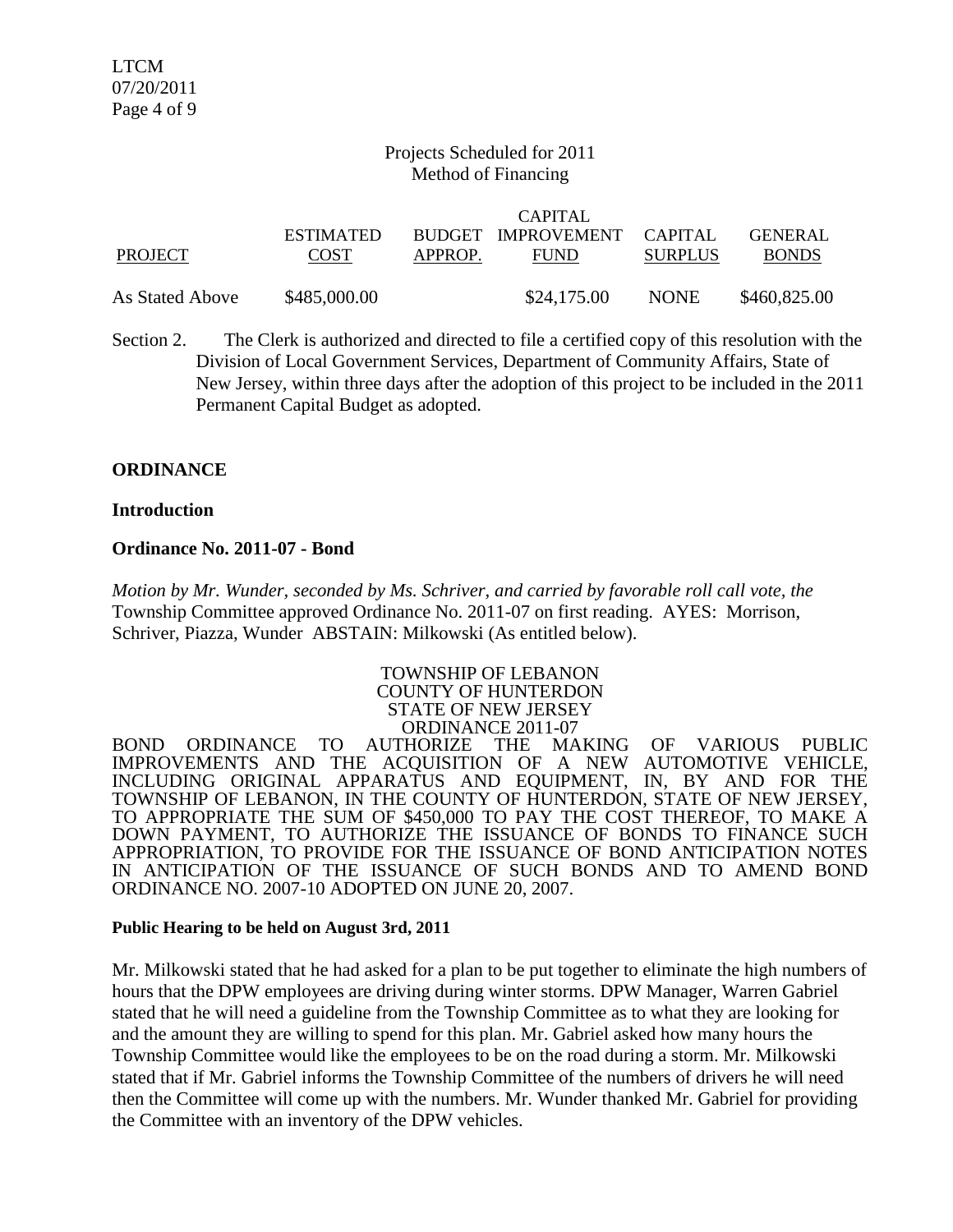LTCM 07/20/2011 Page 5 of 9

## **OLD BUSINESS**

#### **Maple Lane Drainage**

Mayor Piazza stated that Mr. Gabriel provided the Township Committee with the estimated cost of approximately \$24,000.00 for labor and equipment to complete the drainage project. The cost for materials is estimated at \$18,000.00, with a total project cost of approximately \$42,000.00. Two residents have stated that they are willing to contribute 1/3 of the cost for materials, at \$6,000.00.

Attorney Cushing has a conflict with the project therefore, the Clerk and DPW Supervisor will request that Attorney John Gallina prepare an agreement and to negotiate with the other parties.

*Motion by Mr. Wunder, seconded by Mr. Morrison and carried by favorable roll call vote, the* Township Committee authorized Attorney Gallina to draft an agreement and to negotiate with the principal parties. AYES: Morrison, Piazza, Milkowski, Wunder ABSTAIN: Schriver

#### **Mayor Statements**

Mayor Piazza stated that he and Mr. Milkowski attended the Planning Board meeting last night. Discussion was held on Outside Wood Boilers along with a request from the Zoning Officer relative to such. The Board also discussed Solar Panels. There will be an expert at the next Planning Board meeting to provide the Board with information on solar panels. The application for the Cell Tower was turned down.

Mr. Milkowski stated that the Alternative Energy Ordinance was fine tuned relative to the Outdoor Wood Boilers. The Ordinance will be sent to the Township Committee for their consideration

#### **NEW BUSINESS**

#### **Municipal Alliance Renewal Application 2012**

*Motion by Ms. Schriver, seconded by Mr. Wunder and carried by favorable roll call vote, the* Township Committee approved the Municipal Alliance Renewal Application for the 2012 and authorized the Mayor to sign.

#### **Raffle Applications (2) – St John Neumann Church – October 14, 2011 – November 5, 2011**

*Motion by Mr. Wunder, seconded by Ms. Schriver and carried by favorable roll call vote, the* Township Committee approved two (2) Raffle Applications for St John Neumann Church for events to be held on October 14, 2011 and November 5, 2011.

#### **PRESENTATION OF VOUCHERS**

Committee Members provided a description of vouchers exceeding \$1000.00.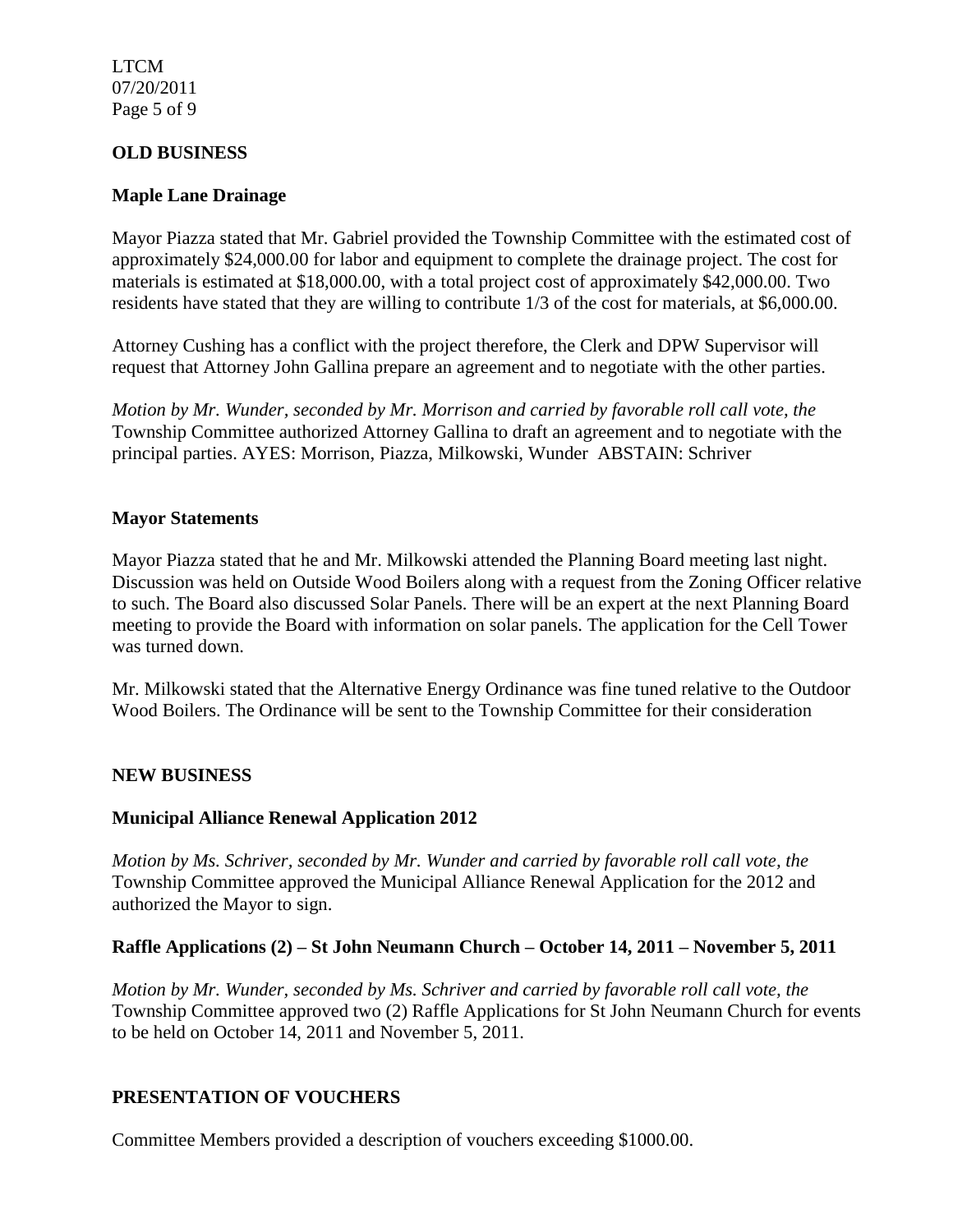LTCM 07/20/2011 Page 6 of 9 *Motion by Ms. Schriver, seconded by Mr. Wunder and carried by unanimous favorable roll call*  vote, the Township Committee approved the July 20, 2011 bill list in the amount of \$571,420.45.

## **CORRESPONDENCE**

a. Notification – 4 Day Walking Pilgrimage

# **PUBLIC COMMENTS**

*Motion by Ms. Schriver, seconded by Mr. Wunder and carried by unanimous favorable roll call*  vote, the Township Committee opened the Public Comment portion of the meeting.

Ms. Nancy Darois inquired on the status of the Township DPW Garage project and the status of the Rescue Squad Bankruptcy.

Mr. Brain Plushanski, a local excavating contractor, informed the Township Committee that he has preformed work for the Township Garage project and stated that he has been informed that there is a possibility that the building contractor will no longer be on the job. Mr. Plushanski asked what will happen to the sub-contractors. Attorney Cushing stated that the matter will be discussed in Closed Session and will be further discussed when the public meeting resumes.

*Motion by Ms. Schriver, seconded by Mr. Wunder and carried by unanimous favorable roll call vote,* the Township Committee closed the public comment portion of the meeting.

# **EXECUTIVE SESSION**

*Motion by Ms. Schriver, seconded by Mr. Wunder and carried by unanimous favorable roll call vote,* the Township Committee approved Resolution No.59-2011 and convened in executive session at 7:45 p.m. It is not anticipated that action will be taken at the close of the meeting.

# **TOWNSHIP OF LEBANON RESOLUTION NO. 59-2011**

BE IT RESOLVED by the Mayor and Township Committee of the Township of Lebanon, that in compliance with N.J.S.A. 10:4-12, this meeting will be closed to the Public to discuss the following matters:

> Contract Negotiations Potential Litigation Existing Litigation -Tilcon Personnel Collective Bargaining

*Motion by Ms. Schriver, seconded by Mr. Wunder and carried by unanimous favorable roll*  call vote, the Township Committee reconvened the Regular Committee meeting at 8:35p.m.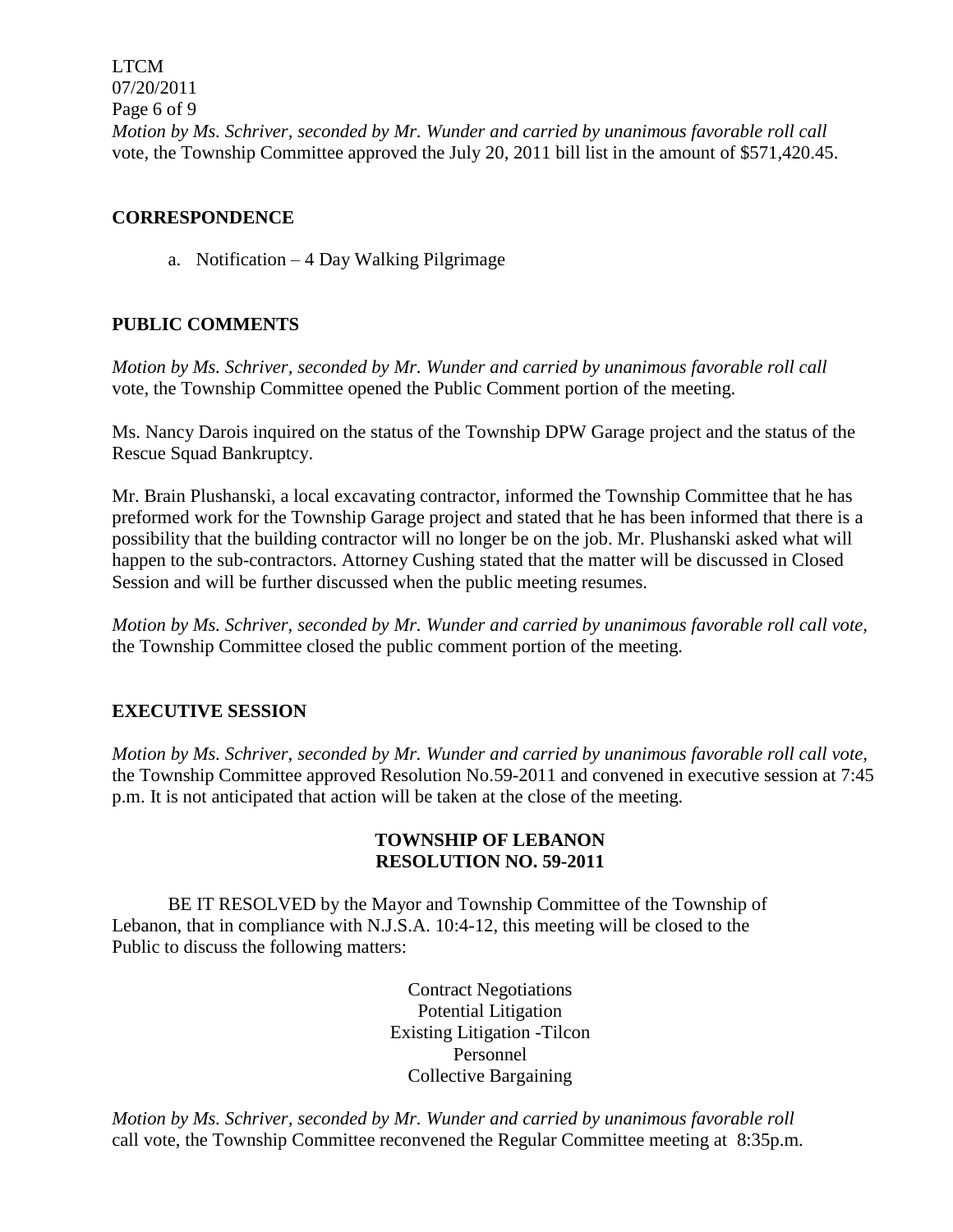# LTCM

07/20/2011

Page 7 of 9

Attorney Cushing stated that during the Executive Session the Township Committee discussed the matter of the DPW Garage Project. Attorney Cushing stated that the Township Committee will be voting on a Resolution entitled; Resolution Terminating Contract for DPW Garage and Salt Storage Building and Authorizing the Letting of New Bids for the DPW Garage and Salt Storage Building. Attorney Cushing stated that there were bids let for this project a period ago. The original low bidder could not carry out the project for various reasons therefore, the Township engaged with the second low bidder, Walter H. Poppe Contracting to construct the DPW Building and Salt Storage Building. The contract and the bid specifications required Poppe to provide a Performance Bond and certain insurance documents. Poppe began construction prior to the Township realizing that they had not received the Performance Bond or a Builders All Risk Policy in a form that is acceptable to the Township's Insurance Agent. Attorney Cushing noted that a Performance Bond is a very important element on a construction project. The Township has made a demand to Poppe to attain and provide the Performance Bond to the Township on a number of occasions. Attorney Cushing stated that there have been discussions between his office and Mr. Poppe. Mr. Poppe made promises that the Performance Bond would be supplied however, it never materialized. Attorney Cushing stated that he wrote to Mr. Poppe's attorney stating that Mr. Poppe had to provide a Performance Bond by July 5, 2011 or he would be terminated. There was no Bond provided and the Township Committee authorized Attorney Cushing to write to Mr. Poppe to inform him that if he did not provide the Performance Bond by this meeting he would be terminated effective July 28, 2011. The difference between the meeting being held on July 20, 2011 and the July 28, 2011due date, is a requirement in the contract of seven (7) days notice to actually terminate. Attorney Cushing stated that there were discussions between the Township Architect and Mr. Poppe's office today and the Architect was again told that Mr. Poppe will probably be obtaining a Performance Bond to submit at this meeting. At six o'clock this evening, the Architect spoke to Mr. Poppe and was informed that he does not have the Performance Bond and that he would not be in attendance at the Committee meeting to respond. Attorney Cushing advised all sub-contractors to submit a lien claim to the Township. The Township is holding funds that would have been due to Mr. Poppe for work that has been completed to date. The money will not be paid over to Mr. Poppe until such time as the Township is made whole and until the lien holders are paid out of any proceeds which the Township has left over in connection with this particular project.

# **Resolution No. 60-2011**

*Motion by Ms. Schriver, seconded by Mr. Wunder and carried by unanimous favorable roll*  call vote, the Township Committee adopted Resolution No. 60-2011. (As written below)

# **TOWNSHIP OF LEBANON COUNTY OF HUNTERDON STATE OF NEW JERSEY RESOLUTION NO. 60-2011 RESOLUTION TERMINATING CONTRACT FOR DEPARTMENT OF PUBLIC WORKS GARAGE AND SALT STORAGE BUILDING AND AUTHORIZING THE LETTING OF NEW BIDS FOR THE DEPARTMENT OF PUBLIC WORKS GARAGE AND SALT STORAGE BUILDINGS**

**WHEREAS,** the Township of Lebanon ("Township") went out for bids for the construction of a New Public Works Garage and Salt Storage Building on November 4, 2009; and **WHEREAS**, the original low bidder could not carry out the project; and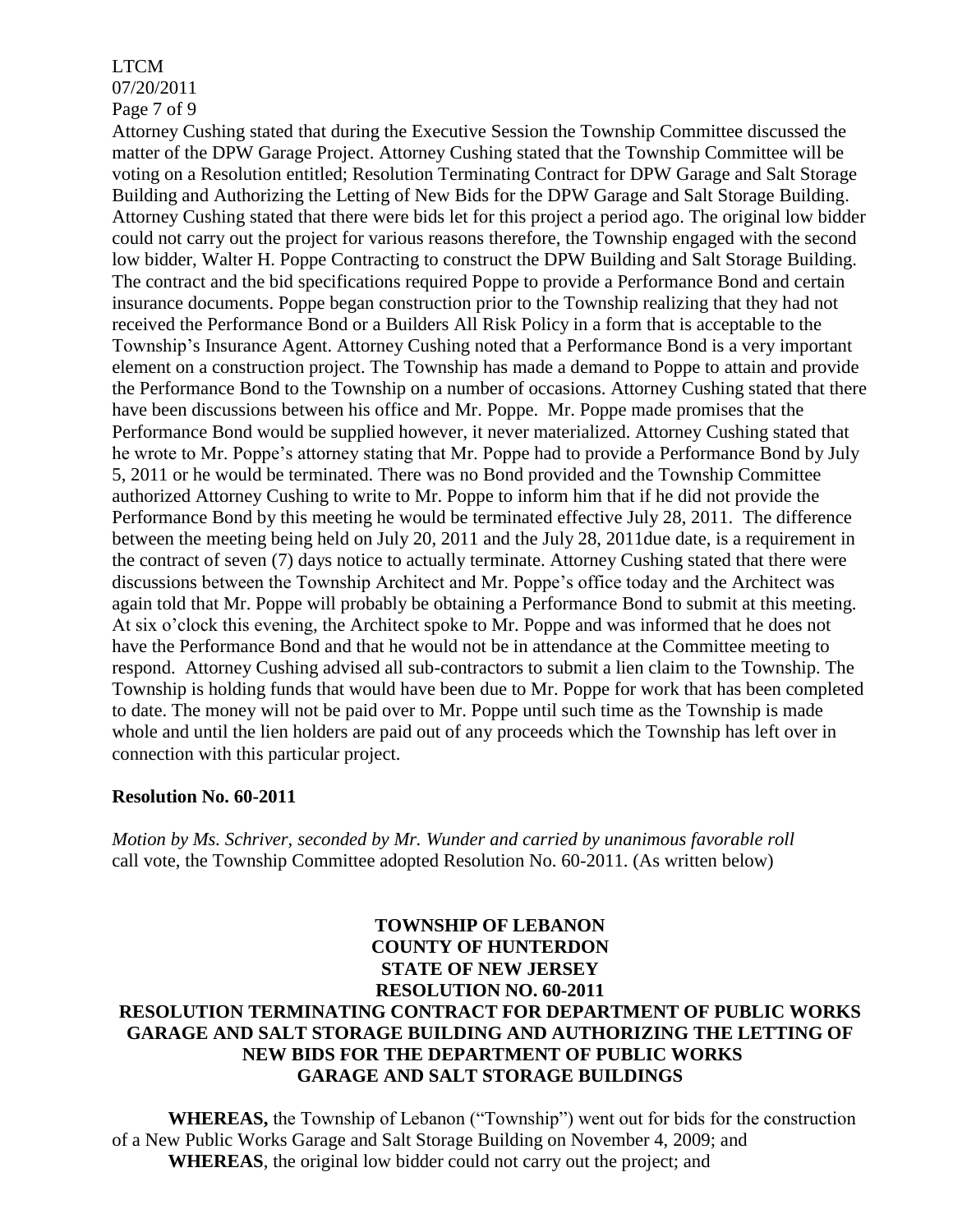LTCM 07/20/2011 Page 8 of 9

**WHEREAS**, the Township then engaged the second low bidder, Walter H. Poppe General Contractors, Inc. ("Poppe") to construct the New Public Works Garage and Salt Storage Building; and

**WHEREAS**, the Contract with Poppe and the bid specifications required it to provide a Performance Bond and to comply with certain insurance requirements; and

**WHEREAS**, Poppe began construction, but it was then discovered that it did not have a Performance Bond as required by the Contract, and Poppe has not yet complied with all the insurance requirements, i.e., it has not supplied a Builders All Risk Policy in a form agreeable to the Township's insurance agent; and

**WHEREAS**, a Performance Bond includes the obligation by the issuer of the bond to complete the work on the project and to pay material men and subcontractors, if the contractor does not do so; and

**WHEREAS**, the bid specifications called for Builders All Risk coverage which would protect the interest of the Township under certain circumstances; and

**WHEREAS,** Poppe has been given the opportunity to supply a Performance Bond and the insurance, but has failed to do so; and

**WHEREAS,** the architect, in accordance with the terms of the Contract, has certified that a Performance Bond and compliance with the insurance contracts are material terms of the Contract; and

**WHEREAS**, it is the best interest of the Township not to allow the contractor to proceed with the work without a Performance Bond and without supplying the required insurance; and

**WHEREAS**, Poppe has done certain work and the architect has certified that certain sums are due to Poppe; and

**WHEREAS**, the Township is currently unaware of whether all of material men and subcontractors have been paid any amounts due to them; and

**WHEREAS**, material men and subcontractors may have a lien for any unpaid amounts; and

**WHEREAS**, the Township is currently unaware of whether the New Public Works Garage and Salt Storage Building can be reconstructed for the Contract sum and will not know this until after new bids are met and awarded; and

**WHEREAS**. It is in the best interest of the Township to hold all sums that may be due to Poppe until such time as the Township determines the consequences of the breach of contract by Poppe; and

**WHEREAS**, it is necessary for the New Public Works Garage and the Salt Storage Building to be constructed as soon as reasonably possible so that the Township's public works operations can be relocated to the new facilities and Township equipment stored in the new facility; and

**WHEREAS**, it is, therefore, necessary to authorize the Township engineer and architect to prepare new bid specifications to complete the New Public Works Garage and Salt Storage Building.

**NOW, THEREFORE, BE IT RESOLVED** by the Mayor and Committee of the Township of Lebanon, County of Hunterdon, New Jersey, as follows:

- 1. Walter H. Poppe General Contractors, Inc. is terminated as the contractor under the Contract between it and the Township for the construction of a New Public Works Garage and Salt Storage Building in accordance with a letter of the Municipal Attorney, Richard P. Cushing, dated July 11, 2011, and effective July 28, 2011.
- 2. The Township's Chief Financial Officer is authorized to hold all sums that may be due to Walter H. Poppe General Contractors, Inc., as previously certified by the architect, until such time as it has been determined, based on the advice of the Township engineer and architect, that all subcontractors, laborers and material men have been paid any amounts